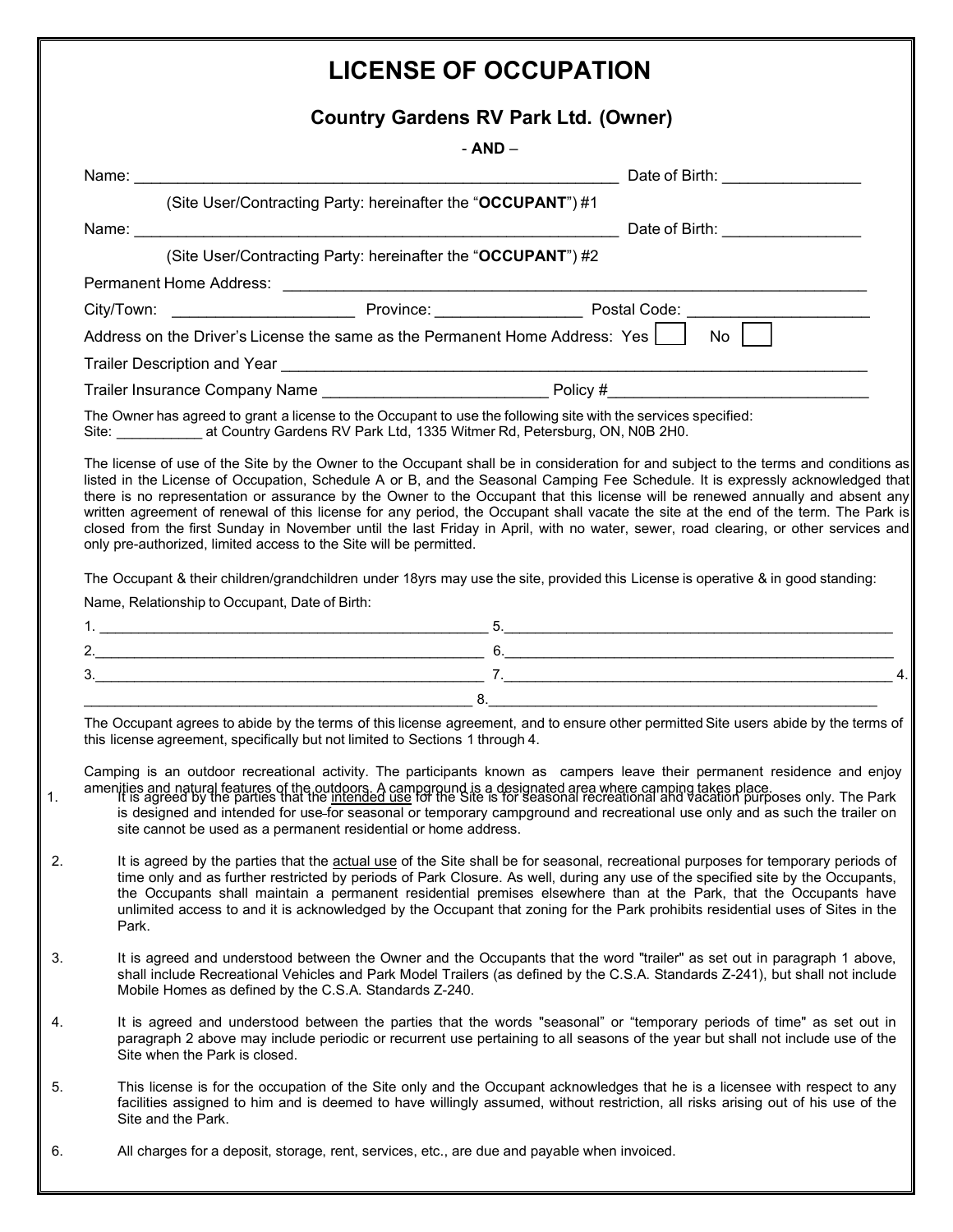License of Occupation continued

- 7*.* All deposits are non-refundable and are held against the final balance owing in any year. The deposit is forfeited as liquidated damages and not as a penalty upon breach of any term of this agreement.
- 8. In addition to the Site, the Occupant shall have the use in common with others so entitled to all common areas provided without additional charge. This license may be renewed solely at the discretion of the Owner from year to year save and except any adjustment in the fees charged, unless terminated by either party, in writing, on or before September 30<sup>th</sup> of each calendar year.
- 9. In addition to the foregoing, the Occupant shall pay in addition any taxes, assessments, levies, or license fees imposed by any authority on or as a result of any equipment, fixtures, improvements, furnishings or vehicles erected, placed or left on the Site by or on behalf of the Occupant which additional charges shall be payable immediately upon receipt of any notice or demand for payment received by the Owner and conveyed to the Occupant.
- 10. The Occupant shall not cultivate, produce or distribute cannabis anywhere on Park lands, the Site or in the Occupant's trailer.
- 11. Lawful consumption of alcohol or any other substance that may impair cognitive judgment and mobility, and the smoking or vaping of tobacco, cigarettes, or cannabis, is permitted on the Occupant's Site only and is prohibited in all common areas of the Park; however, in the event that consumption or smoking on the Site is the subject of valid nuisance complaints by other Occupants or their visitors, as determined solely by the Owner, then the Owner may further restrict such on Site consumption or smoking as deemed by the Owner to be appropriate.
- 12. The Occupant hereby acknowledges receipt of and agrees to be bound by the terms and conditions of the rules of the Park as presently in existence, being Schedule A hereto, or as may be reasonably established or at the discretion of the Owner modified from time to time. Amendments to this license, at the sole discretion of the Owner, may be instituted with written notice to the licensee. If the Occupant objects to the amendment to the Park rules, the Occupant may, upon written notice to the Owner within seven (7) days of receipt of such amendment, terminate the license and leave the Park within 14 days of delivery of written notice to the Owner with no penalty.
- 13. The Occupant hereby undertakes and agrees that he will inform any family members and guests, visitors or other persons attending at the Occupant's Site as to the Park rules, from time to time. The Occupant is responsible for the observance of the Park rules personally or by his permitted family members, guests, visitors or other persons attending at the Occupant's site or in the Park with the Occupant's permission or knowledge.
- 14. Any failure to remit any payments required under the terms of this agreement and any breach of any of the rules of the Park by the Occupant, his permitted family members, guests, visitors or other persons attending at the Occupant's Site, shall be deemed to be a breach of this license and this license may be immediately terminated at the option of the Owner.
- 15. The Occupant hereby authorizes and directs the Owner, upon termination of this license for any reason, to act as the Occupant's agent for the securing and/or removal of any of the Occupant's property from the above Site, or elsewhere in the Park, and the Owner shall not be liable for any damages thereby occasioned.
- 16. The Owner assumes no responsibility for any loss through fire, theft, collision or otherwise to trailers, additions, improvements or cars or their contents, regardless of cause. The Occupant agrees that the use of the Park or its facilities is solely at the risk of himself, his family and guests. The Occupant, his family and his guests, for themselves, their heirs, executors, administrators, successors and assigns HEREBY RELEASE, WAIVE AND FOREVER DISCHARGE the Owner, his agents, servants, successors and assigns OF AND FROM ALL CLAIMS, demands, damages, costs, expenses, actions and causes of action, whether in law or equity, in respect of death, injury, loss or damages to himself, his family or guests or their property HOWSOEVER CAUSED, arising or to arise by reason of occupation of the above mentioned site and use of the Park or otherwise, whether prior to, during or subsequent to this AND NOTWITHSTANDING that the same may have been contributed to or occasioned by the negligence of any of the aforesaid. The Occupant further undertakes on his own behalf and on behalf of his family and guests to indemnify all the aforesaid from and against any and all liability incurred by any or all of them arising as a result of or in any way connected with the license.
- 17. The Occupant hereby undertakes and agrees to abide by, and comply with, all the provisions, terms and conditions of any applicable municipal, provincial or federal laws and regulations and any failure to do so may be deemed to be by the Occupant, his permitted family members, guests, visitors or others attending at the Occupant's Site with the Occupant's permission, a breach of this license and, at the Owners' sole discretion, grounds for immediate termination of this License, upon which the trailer shall be removed from the Site and all occupancy at the Site shall cease, with no refund of any deposit held by the Owner in respect of this License.
- 18. The address for notification to the Occupant of a Notice to be given under the term of this license, or otherwise, shall be at the permanent home address of the Occupant as set out above, unless written notice of a change has been given by regular first class mail. Any notification pursuant to the terms of this license shall be deemed to have been received five working days after it is mailed by regular mail or immediately if delivered to an apparently adult person at the address.
- 19. In the event of any default of any of the terms and conditions of this license agreement, and except where otherwise stated, the Owner shall have the following rights: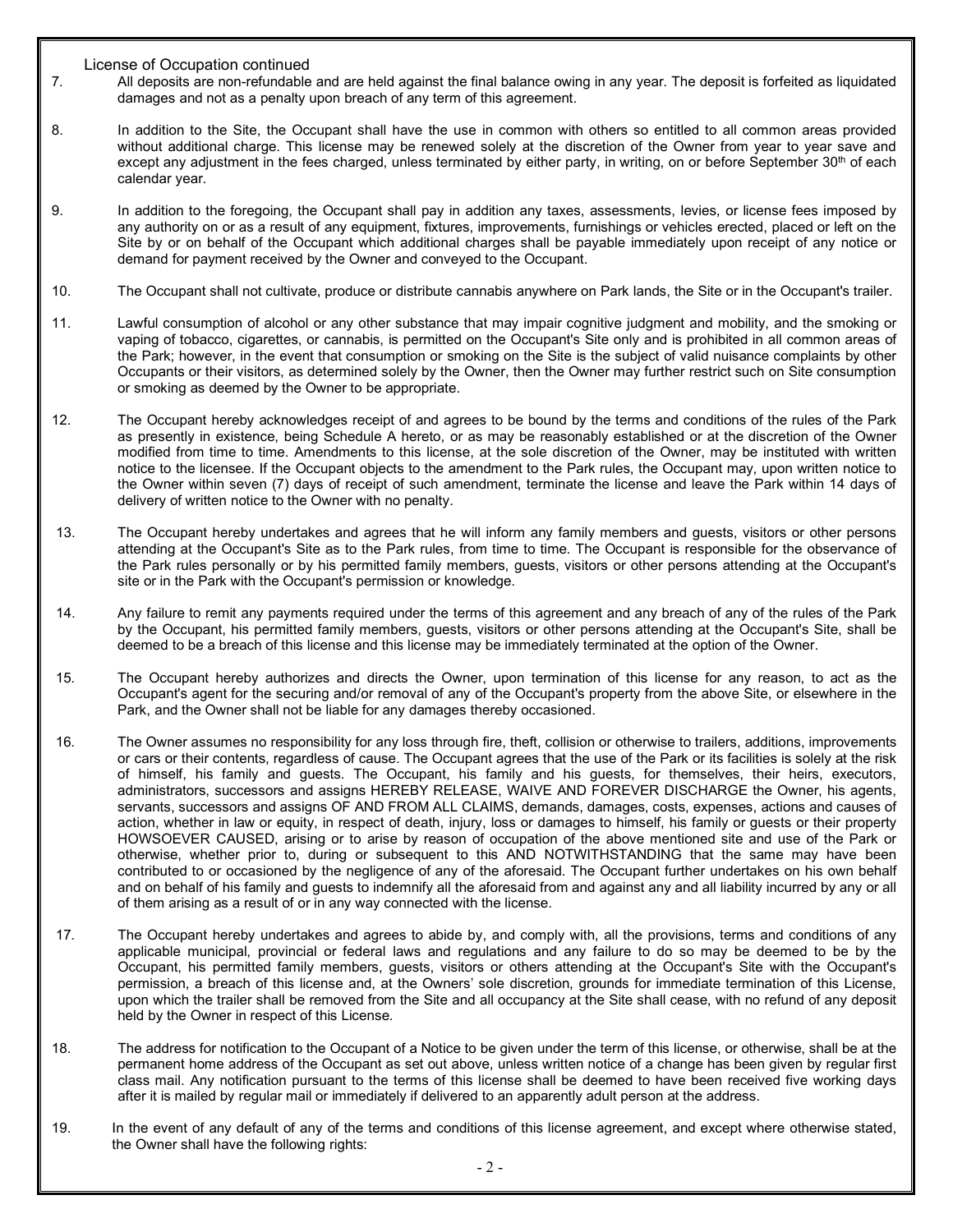License of Occupation continued

- a) On fourteen days prior written notice of default delivered, or deemed received under the terms of this license, to terminate this license agreement and re-enter upon the above Site and repossess it.
- b) To sue for any overdue payments or damages arising out of a breach of this license together with interest, (at the Courts of Justice Act Rate), Legal Costs together with any other costs of any nature or kind which may be incurred in repossessing the Site and collecting overdue payments or damages.
- c) To seize any goods or property on the Site subject to any applicable provisions of the law and to sell the same to recover any monies or damages owing.
- d) To bar the Occupant, members of his family, guests, visitors or other persons attending at the Occupant's Site or at the Park with the Occupant's permission from:
	- i) staying past 8:00 p.m. on any night of the aforementioned fourteen (14) days;
	- ii) attending or participating in any common activities as may be held in the Park.
- 20. The Occupant acknowledges and agrees that no sales shall be advertised or conducted on any Site and the Owner strictly reserves the right to act as the exclusive sales agent within the Park with respect to the sale of any trailer or structure.
- 21. This license is personal to the Occupant and is not assignable unless the Owner consents, which consent may be unreasonably refused.
- 22. In the event that this Site shall be repossessed under the terms of this license, any goods including any trailer that the Occupant has left on the Site shall be deemed to be an article as defined by the *Repair and Storage Liens Act* of Ontario, (hereinafter referred to as "the Act"), and may be removed by the Owner who shall be deemed to be a lien claimant and storer under the Act, to whatever location the Owner deems appropriate and the Owner in such removal and storage will not be responsible for any loss or damage to such goods. The Occupant will be responsible for any storage costs and moving costs incurred, together with any outstanding rent or charges or any other monies due under this agreement and the Owner may recover costs and/or monies owing in accordance with the provisions of the Act.
- 23. Notice is hereby given that entry to the Park is permitted only for activities conducted in accordance with this license and the rules and regulations as they exist from time to time and all other activities are prohibited in accordance with the provisions of *The Trespass To Property Act*, R.S.O., 1990 c. T.21, as amended from time to time. Any person violating this notice or failing to leave the premises immediately when directed to do so shall be in violation of the said Act and may be prosecuted in accordance with its provisions.
- 24. The Occupant of the Site shall exercise such care as is reasonable in the maintenance of the Site during the term of his License to ensure that persons entering on the Site and the property brought on the Site by such persons are reasonably safe while on the Site and shall save the Owner harmless from any claims as a result of the failure of the Occupant to do so. This clause is included to exclude and modify the Owners' liability as described above and in accordance with the exclusion and modification permitted by the *Occupiers' Liability Act*, Ontario.
- 25. No add-ons, additions or Site improvements shall be incorporated without prior written approval. If such approval is granted, such add-ons, additions or improvements must be incorporated so as not to impede the expeditious vacating of the Site and removal of the Occupant's property.
- 26. A waiver of any one or more of the terms or conditions herein contained shall not be deemed to be a waiver of any of the other terms and conditions of this other than those specifically waived and in no event shall any waiver be deemed to be a continuing waiver.
- 27. By his/her signing of this license the Occupant hereby represents to the Owner and warrants that he/she has the responsibility and/or authority to sign on behalf of family members, guests, visitors or other persons attending at the Site from time to time.
- 28. The Occupant further agrees that while his trailer and equipment of any nature is on the Owner's premises, he will not hire or permit any person or any company, other than the Owner to perform any labour thereon or to make installation of equipment thereof; it being understood that the owner does not permit any competitive labour or services to be performed on its premises without its express written authorization. The foregoing limitation is not intended to prevent the Occupant or his family from doing such work provided such work is done in accordance with all pertinent laws and/or regulations and has been approved in writing by the Owner. Once such work is approved the Occupant shall provide the Owner a true copy of Worker's Compensation coverage or liability insurance if self-employed.
- 29. The Occupier acknowledges that permanent structures of any kind are prohibited on the site and the Occupier shall not claim to be the owner of a permanent structure used or intended for use as living accommodation on the site. It is agreed that if there is a finding by a court, tribunal or office of competent jurisdiction that there is permanent living accommodation located on the site, or if such a claim is made by the Occupier, such claim or finding shall be good and valid grounds for termination of this License of Occupation.